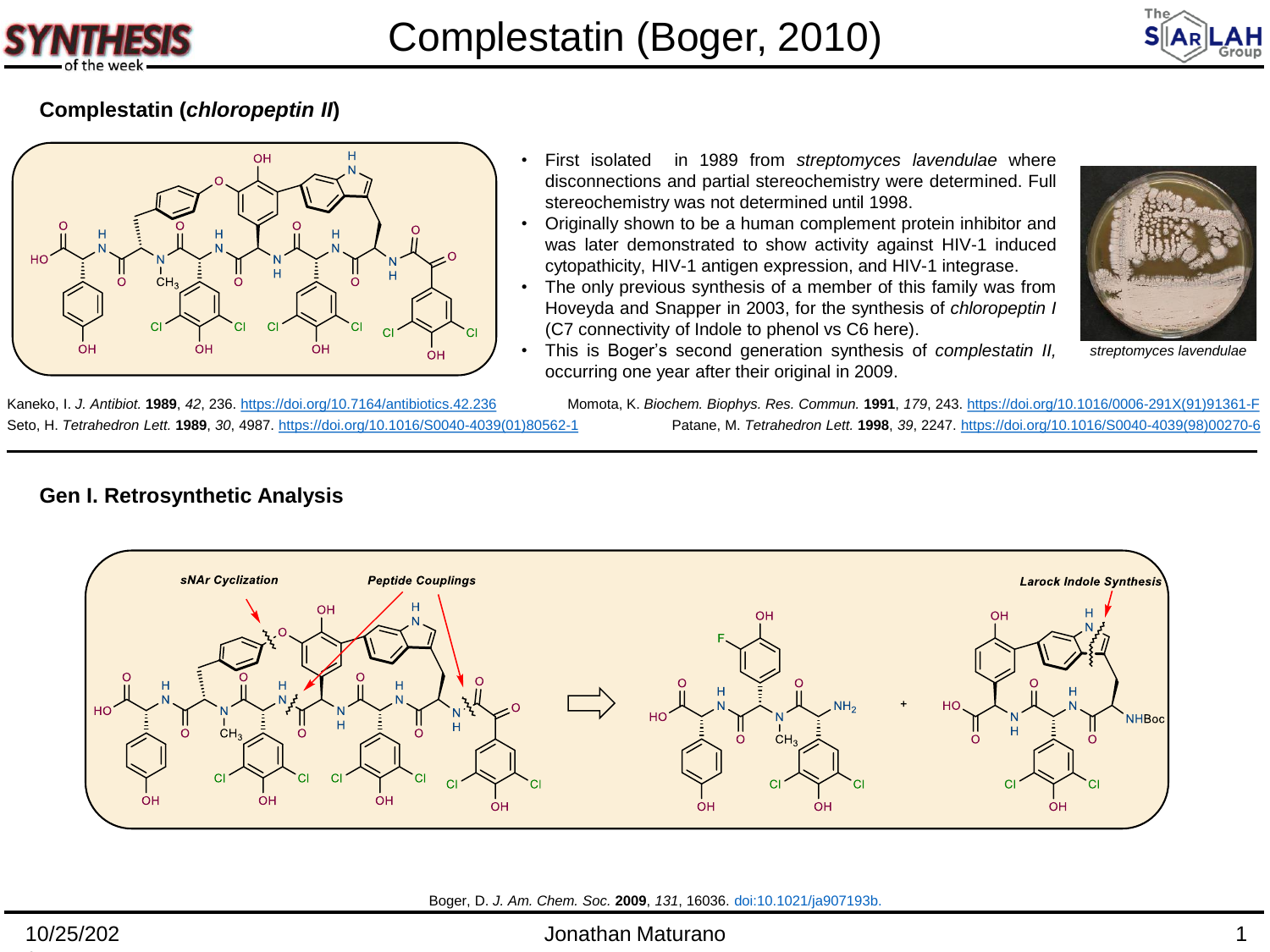



### **Gen II. Retrosynthetic Analysis**



#### **Forward Synthesis**

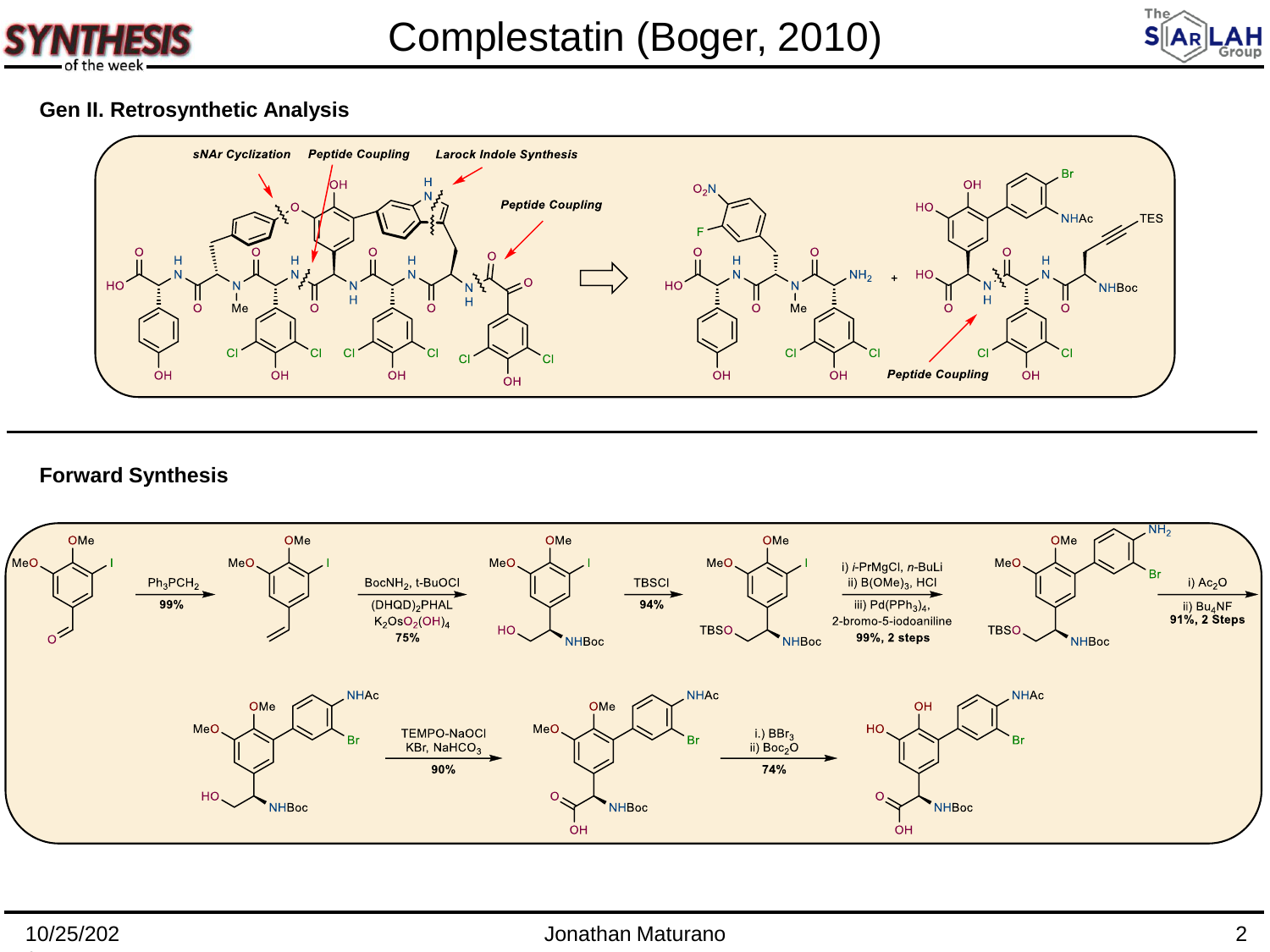



# **Forward Synthesis Continued**



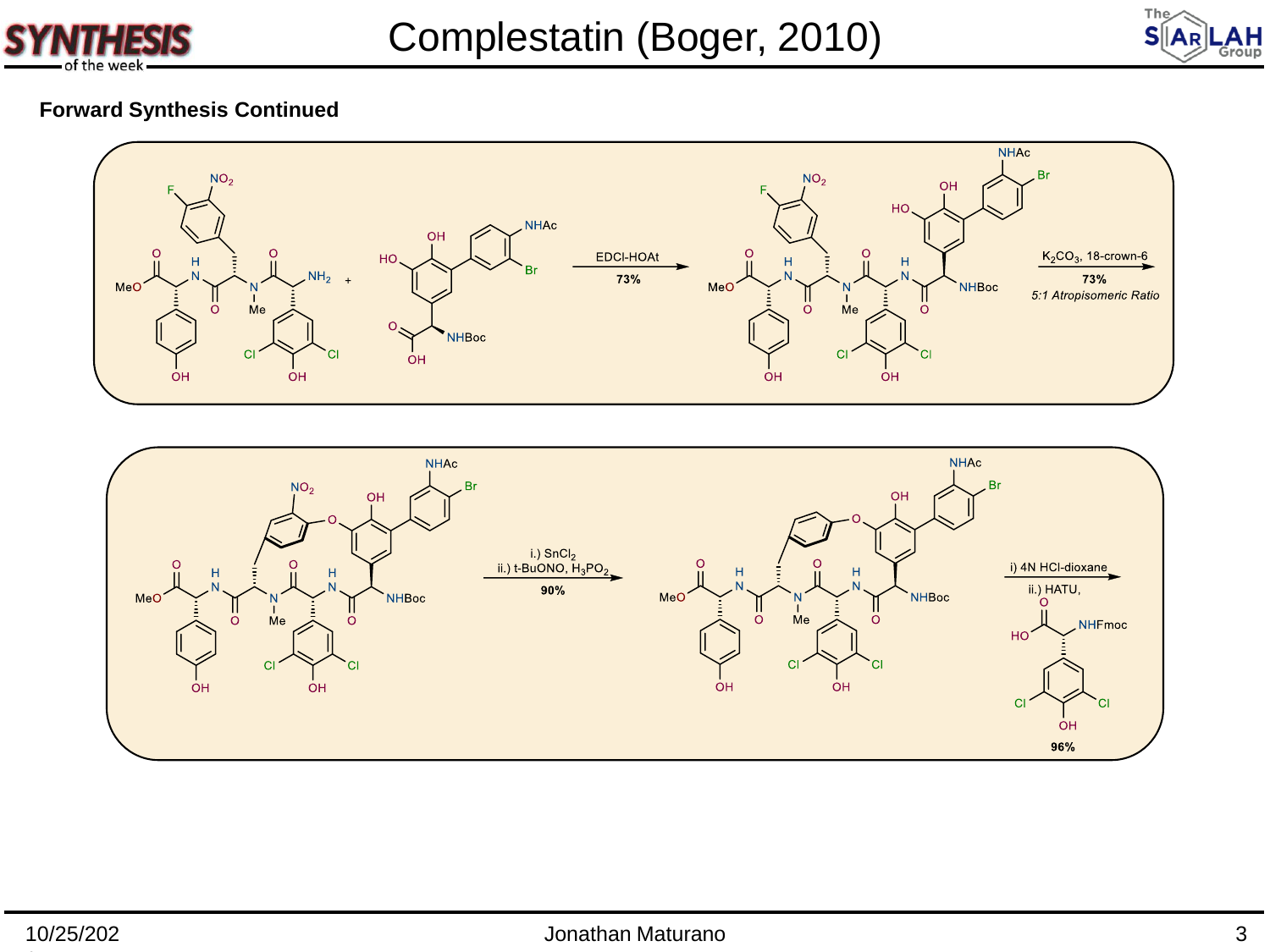



### **Forward Synthesis Continued**